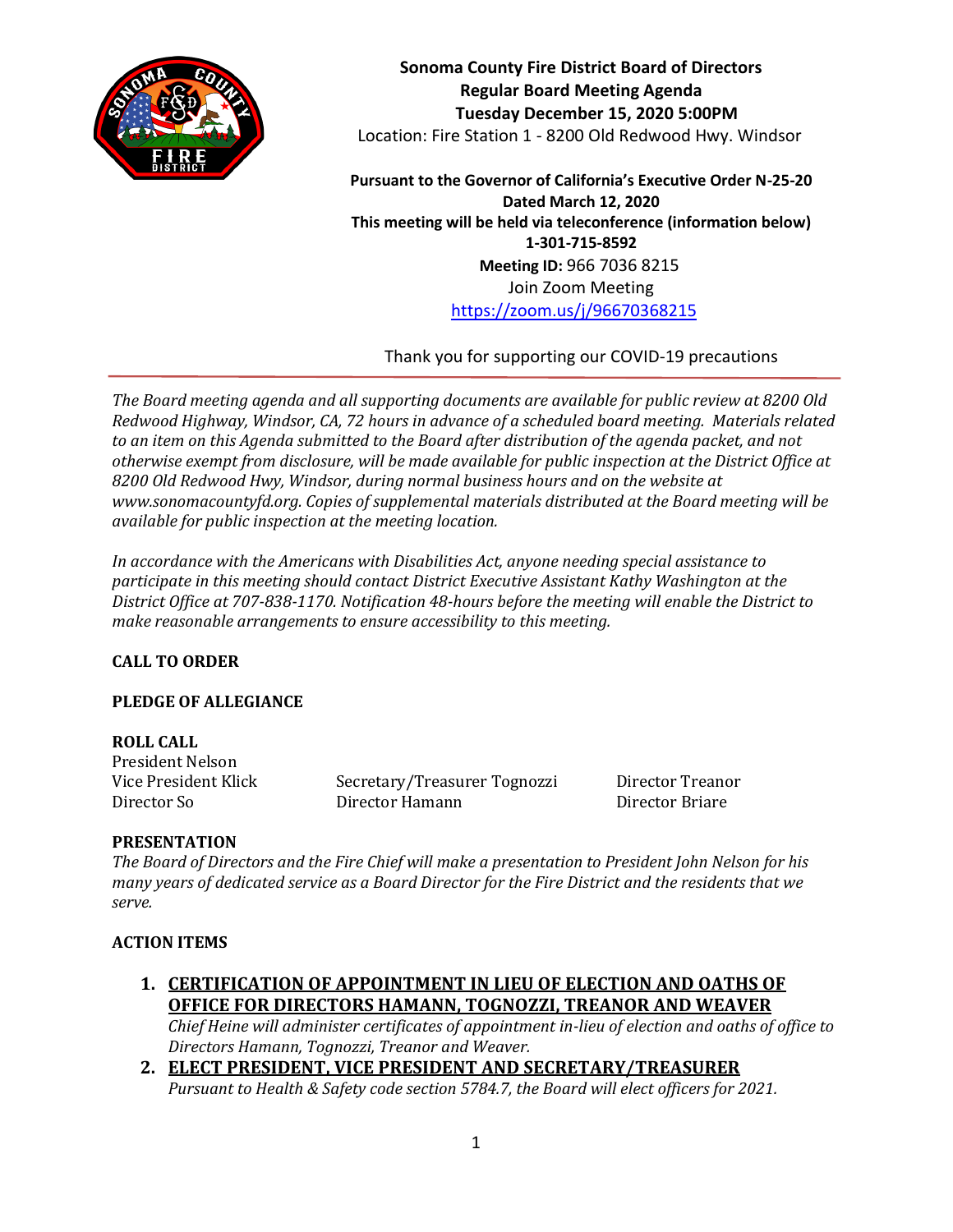

**Sonoma County Fire District Board of Directors Regular Board Meeting Agenda Tuesday December 15, 2020 5:00PM** Location: Fire Station 1 - 8200 Old Redwood Hwy. Windsor

**Pursuant to the Governor of California's Executive Order N-25-20 Dated March 12, 2020 This meeting will be held via teleconference (information below) 1-301-715-8592 Meeting ID:** 966 7036 8215 Join Zoom Meeting <https://zoom.us/j/96670368215>

Thank you for supporting our COVID-19 precautions

## **REPORT OUT ON CLOSED SESSION**

1. November 17, 2020

## **OPEN TIME FOR PUBLIC EXPRESSION**

(Three-minute time limit)

This is an opportunity for any member of the public to briefly address the District Board on any matter that does not appear on this agenda. Items that appear to warrant a lengthier presentation or Board consideration may be placed on the agenda for discussion at a future meeting.

#### **AGENDA ADJUSTMENTS**

*An opportunity for the Board President to approve adjustments to the current agenda.*

## **SONOMA COUNTY PROFESSIONAL FIREFIGHTERS ASSOCIATION PRESIDENT'S REPORT**

*An opportunity for the President of the Sonoma County Professional Firefighters Association to address the Board on matters of the Association.*

#### **DIRECTOR REPORTS**

*An opportunity for Directors to report on their individual activities related to District business.*

#### **FIRE CHIEF'S REPORT**

*Chief Heine will report on District administration and operations.*

#### **CONSENT CALENDAR ITEMS**

*These items can be acted on in one consolidated motion or may be removed from the Consent Calendar and separately considered at the request of any Director.*

- 1. Approve the minutes from the November 17, 2020 Regular Board of Directors Meeting
- 2. Approve bills and payables for November 2020.

#### **ACTION ITEMS**

**3. RESOLUTION 2020-25 SET BOARD OF DIRECTORS MEETING DATE, TIME AND LOCATION FOR 2021**

*The Board will consider adopting Resolution 2020-25, adopting its regular meeting time and location schedule for 2021.*